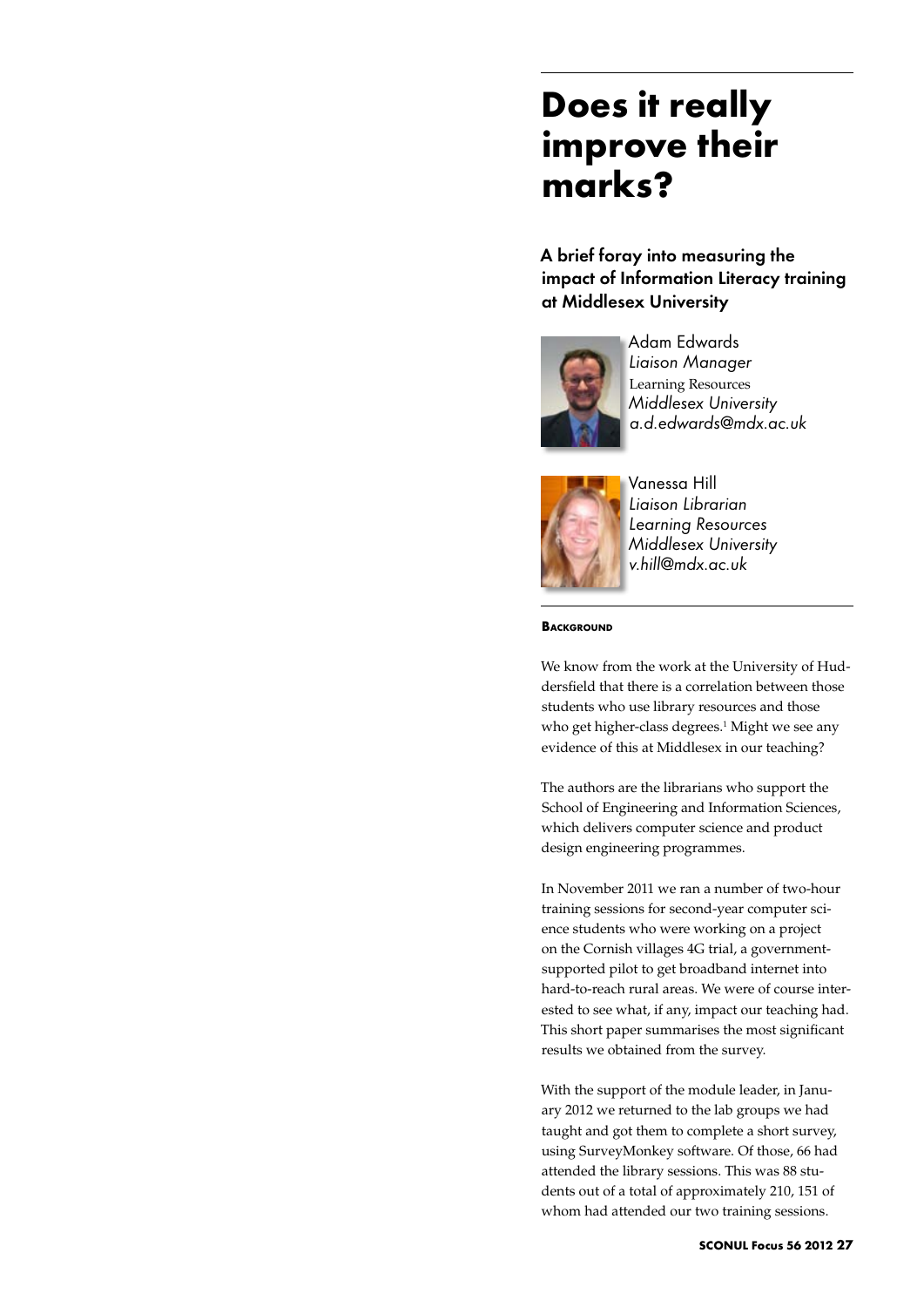### **What marks did they get?**

The results for those who attended library training show they got better marks, the most frequently occurring mark for those attending being 65% and those not 50%. The highest mark for those attending was 90% and 75% for those not. Bibliography marks were higher too, most frequently 7/10 v 5/10. But were they searching more effectively too?

#### **What search tools did they use?**

| Search tools used            | <b>Attendees</b> | Non-attendees |
|------------------------------|------------------|---------------|
| Google                       | 68%              | 63%           |
| Wikipedia                    | 38%              | 27%           |
| Summon (discov-<br>ery tool) | 68%              | 40%           |
| Library catalogue            | 30%              |               |

A clear result from these statistics is that the nonattendees relied heavily on the library catalogue. However, as we had explained in class, the topic is too recent to have been covered in books and relevant information could only be found by using newspapers and journals. Therefore Summon would have to be used to find information from library resources. Those attending knew this and so their use of the library catalogue is significantly lower.

We also teach the students that Wikipedia can be used, but with care, as a pre-search tool, rather than saying you simply cannot use it. So it is interesting to see the attendees giving use of Wikipedia a higher score. As for Google, we don't say don't use it, but explain that Summon gives them the quality information their tutors want them to use as well as access to expensive materials that are not free on the web. It is rather handy for us that IEEE Xplore, costing £61 000 per year, gives us a nice headline to show just how much is being spent on them in return for their tuition fees. To teach the pluses and minuses of different resources we use a card-sorting game to encourage a discussion of different resource types and when it is most effective to use them.

## **Did they learn to evaluate resources effectively?**

To teach the basics of evaluation, we use an activity where students rate sample material (including a newspaper article from The Sun!) for quality against predefined criteria as a way to prompt discussion about what makes some resources better than others. In the survey I deliberately included

easy to read as a criterion we had not discussed in class to see who might choose it.

| <b>Evaluation criteria</b> | <b>Attendees</b> | Non-attendees |
|----------------------------|------------------|---------------|
| Current                    | 89%              | 59%           |
| Relevant                   | 76%              | 59%           |
| Academic authority         | 67%              | 41%           |
| Easy to read               | 24%              | $45\%$        |

The survey results on evaluation criteria show that those who attended are much more aware of the importance of academic authority as a criterion for quality than those did not attend. The non-attendees' preference for easy-to-read material has been unsurprising to librarians, but raised understandable concerns when we later presented our work to academic colleagues not involved directly with this group.

# **Don't get too excited yet!**

We need to treat these results with caution. The Huddersfield study shows that there are a significant number of first-class graduates who do not use the library at all. So are the attendees simply those who would do well if we did nothing at all?

The other major concern is that nearly one third of students did not attend. Many also responded to the survey to say they already knew how to use the library so did not need this session, we assume because they had had a library session in the first year. Crucially, this session would have been before we bought Summon, so they would not have known how vital it was to use it. One student went so far as to say 'I don't think library training is relevant... I expect to have a real lesson.'

Yet the two tables of results would suggest they actually do not know. So how do you make them appreciate that library training is a real lesson too? Should this be compulsory?

#### **Ways forward**

The school is planning a major revalidation of the computer science programmes for the September 2013 start. A major shift of emphasis will be to put the lab workshops at the centre of the curriculum rather than the traditional lecture. This gives us an opportunity to get library training embedded into the learning objectives for the new modules and thus, we hope, seen as integral part of the curriculum that more students will want to attend.

For the time being, however, the survey has given us a very useful bit of information that we are